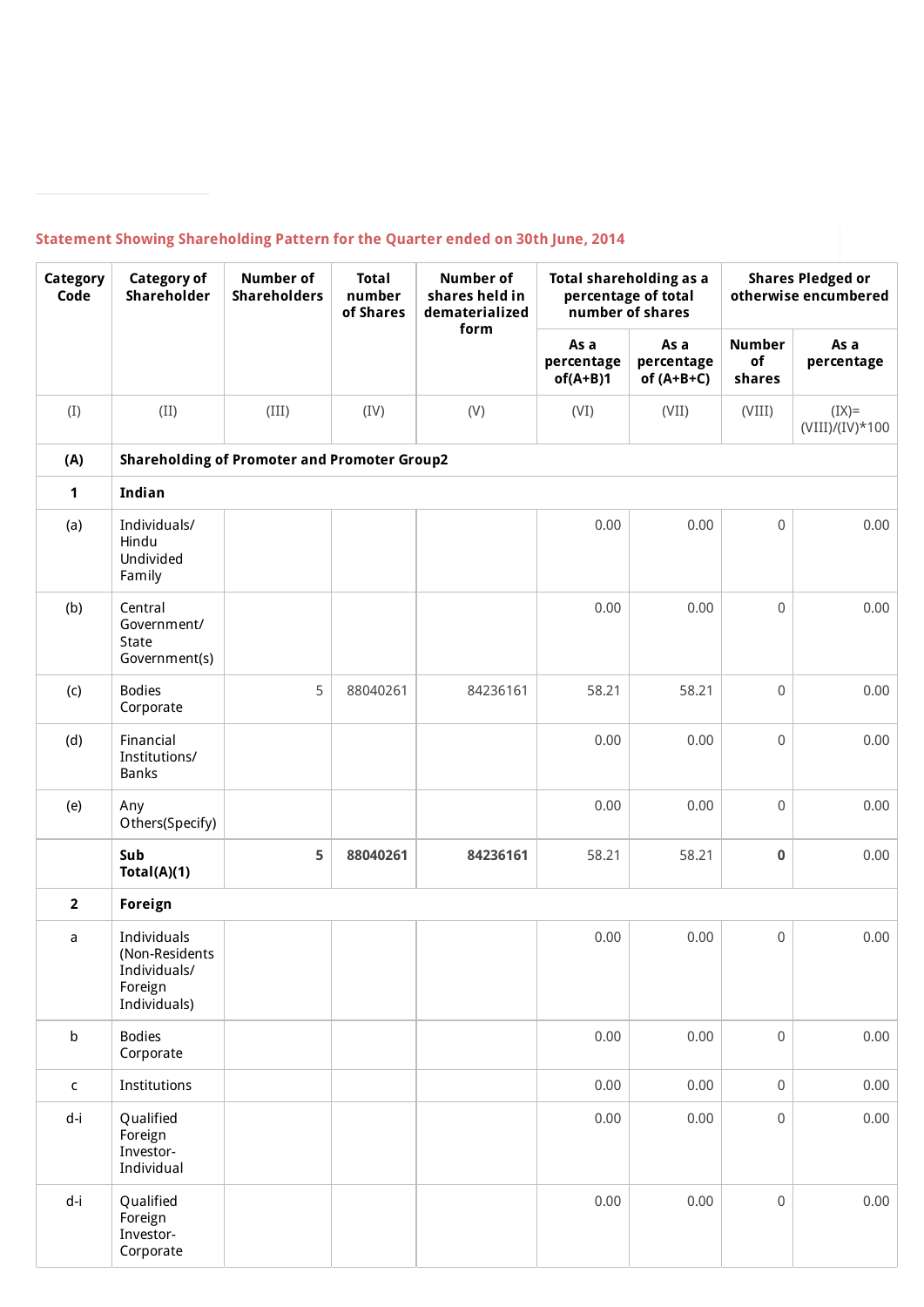| d-ii                | Any Other<br>(Specify)                                                                                  |                |          |          | 0.00  | 0.00     | $\mathbf 0$         | 0.00 |  |
|---------------------|---------------------------------------------------------------------------------------------------------|----------------|----------|----------|-------|----------|---------------------|------|--|
|                     | Sub<br>Total(A)(2)                                                                                      |                |          |          | 0.00  | 0.00     | 0                   | 0.00 |  |
|                     | <b>Total</b><br>Shareholding<br>of Promoter<br>and Promoter<br>Group (A)=<br>$(A)(1)+(A)(2)$            | 5              | 88040261 | 84236161 | 58.21 | 58.21    | $\bf{0}$            | 0.00 |  |
|                     |                                                                                                         |                |          |          |       |          |                     |      |  |
| (B)<br>$\mathbf{1}$ | <b>Public shareholding</b>                                                                              |                |          |          |       |          |                     |      |  |
| (a)                 | Institutions<br>Mutual Funds/<br>UTI                                                                    | 23             | 10076586 | 10071186 | 6.66  | 6.66     | 0                   | 0.00 |  |
| (b)                 | Financial<br>Institutions /<br>Banks                                                                    | $\overline{7}$ | 25155    | 21755    | 0.02  | 0.02     | $\mathbf 0$         | 0.00 |  |
| (c)                 | Central<br>Government/<br>State<br>Government(s)                                                        | 7              | 11869221 | 8143888  | 7.85  | 7.85     | $\mathsf 0$         | 0.00 |  |
| (d)                 | Venture<br><b>Capital Funds</b>                                                                         |                |          |          | 0.00  | 0.00     | $\mathbf 0$         | 0.00 |  |
| (e)                 | Insurance<br>Companies                                                                                  | 8              | 19100399 | 19100399 | 12.63 | 12.63    | $\mathsf 0$         | 0.00 |  |
| (f)                 | Foreign<br>Institutional<br>Investors                                                                   | 14             | 2596920  | 2596920  | 1.72  | 1.72     | $\mathsf{O}\xspace$ | 0.00 |  |
| (g)                 | Foreign<br>Venture<br>Capital<br>Investors                                                              |                |          |          | 0.00  | $0.00\,$ | $\mathsf{O}\xspace$ | 0.00 |  |
| (h)                 | Any Other<br>(specify) - OBC                                                                            |                |          |          | 0.00  | 0.00     | $\mathsf{O}\xspace$ | 0.00 |  |
| $(h-i)$             | Qualified<br>Foreign<br>Investor-<br>Individual                                                         |                |          |          | 0.00  | 0.00     | $\mathsf{O}\xspace$ | 0.00 |  |
| $(h-ii)$            | Qualified<br>Foreign<br>Investor-<br>Corporate                                                          |                |          |          | 0.00  | 0.00     | $\mathsf 0$         | 0.00 |  |
|                     | Sub-Total<br>(B)(1)                                                                                     | 59             | 43668281 | 39934148 | 28.87 | 28.87    | $\mathsf{O}\xspace$ | 0.00 |  |
| <b>B2</b>           | <b>Non-institutions</b>                                                                                 |                |          |          |       |          |                     |      |  |
| (a)                 | <b>Bodies</b><br>Corporate                                                                              | 635            | 1890745  | 1884995  | 1.25  | 1.25     | $\mathsf 0$         | 0.00 |  |
| (b)                 | Individuals                                                                                             |                |          |          |       |          |                     |      |  |
| $\rm I$             | Individuals -i.<br>Individual<br>shareholders<br>holding<br>nominal share<br>capital up to Rs<br>1 lakh | 62655          | 14204260 | 12661434 | 9.39  | 9.39     | $\mathsf 0$         | 0.00 |  |